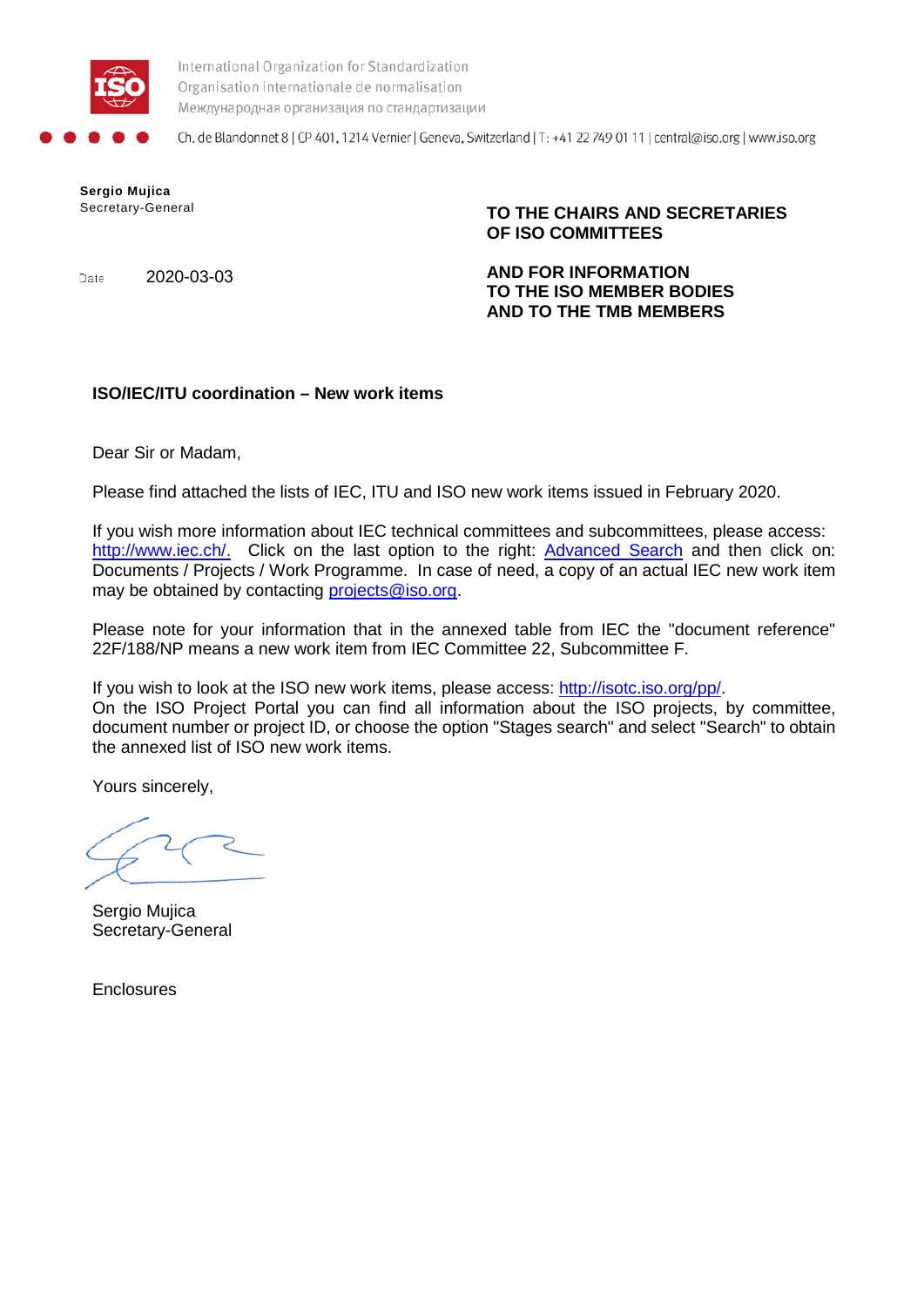|  | 2020-03-03 |
|--|------------|

| Detailed alert<br>Alert                                                                                         | <b>Timefran Reference</b>                        | Document title                                                                                                                                                                                                                                                                                                              | Developing committee                           | Owning committee                       | Parallel                            | Registration dat |
|-----------------------------------------------------------------------------------------------------------------|--------------------------------------------------|-----------------------------------------------------------------------------------------------------------------------------------------------------------------------------------------------------------------------------------------------------------------------------------------------------------------------------|------------------------------------------------|----------------------------------------|-------------------------------------|------------------|
| Warning Warning - NP decision SDT 24 ISO/ASTM NP 52926-1                                                        |                                                  | Additive manufacturing - Qualification principles - Part 1: Qualification of machine operators for metallic parts production                                                                                                                                                                                                | ISO/TC 261/JG 74                               | ISO/TC 261                             | ISO lead, joint, null lead, joint   |                  |
| Warning Warning - NP decision SDT 24 ISO/ASTM NP 52926-2                                                        |                                                  | Additive manufacturing - Qualification principles - Part 2: Qualification of machine operators for metallic parts production for PBF-LB                                                                                                                                                                                     | ISO/TC 261/JG 74                               | <b>ISO/TC 261</b>                      | ISO lead, joint, null lead, joint   |                  |
| Warning Warning - NP decision SDT 24 ISO/ASTM NP 52926-3                                                        |                                                  | Additive manufacturing - Qualification principles - Part 3: Qualification of machine operators for metallic parts production for PBF-EB                                                                                                                                                                                     | ISO/TC 261/JG 74                               | ISO/TC 261                             | ISO lead, joint, null lead, joint   |                  |
| Warning Warning - NP decision SDT 24 ISO/ASTM NP 52926-4                                                        |                                                  | Additive manufacturing - Qualification principles - Part 4: Qualification of machine operators for metallic parts production for DED-LB                                                                                                                                                                                     | ISO/TC 261/JG 74                               | <b>ISO/TC 261</b>                      | ISO lead, joint, null lead, joint   | $\sim$           |
| Warning Warning - NP decision SDT 24 ISO/ASTM NP 52926-5                                                        |                                                  | Additive manufacturing - Qualification principles - Part 5: Qualification of machine operators for metallic parts production for DED-Arc                                                                                                                                                                                    | ISO/TC 261/JG 74                               | <b>ISO/TC 261</b>                      | null lead, joint, ISO lead, joint - |                  |
| Warning Warning - NP decision SDT 36 ISO/NP TS 30430                                                            |                                                  | Human Resource Management - Recruitment Metrics Technical Specification                                                                                                                                                                                                                                                     | <b>ISO/TC 260</b>                              | <b>ISO/TC 260</b>                      |                                     |                  |
| Warning Warning - NP decision SDT 48 ISO/IEC NP 29192-8                                                         |                                                  | Information security - Lightweight cryptography - Part 8: Authenticated encryption                                                                                                                                                                                                                                          | ISO/IEC JTC 1/SC 27/WG 2                       | ISO/IEC JTC 1/SC 27 ISO lead, joint    |                                     |                  |
| Warning Warning - NP decision SDT 36 ISO/IEC NP 24773-2                                                         |                                                  | Software and systems engineering - Certification of software and systems engineering professionals - Part 2: Guidance Regarding Description of Knowledge, Skills, and Competencies contained in Schemes                                                                                                                     | ISO/IEC ITC 1/SC 7/WG 20                       | ISO/IEC ITC 1/SC 7                     | ISO lead, joint                     |                  |
| Warning Warning - NP decision SDT 36 ISO/NP 22350                                                               |                                                  | Security and resilience - Emergency management - Framework                                                                                                                                                                                                                                                                  | <b>ISO/TC 292</b>                              | <b>ISO/TC 292</b>                      |                                     |                  |
| Warning Warning - NP decision SDT 36 ISO/NP 22087                                                               |                                                  | Intelligent transport systems - Collection of driving behaviourinformation and sharing between ITS stations by nomadic device                                                                                                                                                                                               | ISO/TC 204/WG 17                               | <b>ISO/TC 204</b>                      |                                     | $\sim$           |
|                                                                                                                 |                                                  |                                                                                                                                                                                                                                                                                                                             |                                                |                                        |                                     |                  |
| Warning Warning - NP decision SDT 36 ISO/NP 16840-13<br>Warning Warning - NP decision SDT 24 ISO/NP TS 16840-15 |                                                  | Wheelchair seating - Part 13: Determination of the lateral stability property of a seat cushion                                                                                                                                                                                                                             | ISO/TC 173/SC 1/WG 11<br>ISO/TC 173/SC 1/WG 11 | ISO/TC 173/SC 1                        |                                     |                  |
|                                                                                                                 |                                                  | Wheelchair seating - Part 15: Selection, placement and fixation of flexible postural support devices in seating                                                                                                                                                                                                             |                                                | ISO/TC 173/SC 1                        |                                     | $\sim$           |
| Warning Warning - NP decision SDT 36 ISO/IEC NP 11770-7                                                         |                                                  | Information security - Key management - Part 7: Cross-domain password-based authenticated key exchange                                                                                                                                                                                                                      | ISO/IEC JTC 1/SC 27/WG 2                       | ISO/IEC JTC 1/SC 27 ISO lead, joint    |                                     |                  |
| Warning Warning - NP decision SDT 36 ISO/NP 11199-6                                                             |                                                  | Assistive products for walking manipulated by both arms - Requirements and test methods - Part 6: Assistive products for walking with power assist system                                                                                                                                                                   | ISO/TC 173/WG 1                                | <b>ISO/TC 173</b>                      | $\sim$                              |                  |
| Warning Warning - NP decision SDT 24 ISO/NP 6826                                                                |                                                  | Reciprocating internal combustion engines - Fire protection                                                                                                                                                                                                                                                                 | ISO/TC 70                                      | ISO/TC 70                              |                                     |                  |
| Warning Warning - NP decision SDT 36 ISO/NP 6798-3                                                              |                                                  | Reciprocating internal combustion engines - Measurement of sound power level using sound pressure - Part 3: Precision method for hemi-anechoic rooms                                                                                                                                                                        | ISO/TC 70/WG 13                                | <b>ISO/TC 70</b>                       |                                     |                  |
| Warning Warning - NP decision SDT 36 ISO/NP 6798-4                                                              |                                                  | Reciprocating internal combustion engines - Measurement of sound power level using sound pressure - Part 4: Survey method for use in situ                                                                                                                                                                                   | ISO/TC 70/WG 13                                | ISO/TC 70                              |                                     |                  |
| Warning Warning - NP decision SDT 36 ISO/NP 4596                                                                |                                                  | Metallic materials - High temperature creep/fatigue crack growth testing method                                                                                                                                                                                                                                             | ISO/TC 164/SC 1/WG 2                           | ISO/TC 164/SC 1                        | $\sim$                              | $\sim$           |
| Warning Warning - NP decision SDT 36 ISO/NP 4580                                                                |                                                  | Aerospace - Drives, internal, TORX PARALOBE driver bit - Geometrical definition, gaging and technical requirements                                                                                                                                                                                                          | ISO/TC 20/SC 4/WG 3                            | ISO/TC 20/SC 4                         |                                     |                  |
| Warning Warning - NP decision SDT 36 ISO/NP 4579                                                                |                                                  | Aerospace - Drives, internal, TORX PARALOBE drive - Geometrical definition, gaging and technical requirements                                                                                                                                                                                                               | ISO/TC 20/SC 4/WG 3                            | <b>ISO/TC 20/SC 4</b>                  | <b>Section</b>                      | $\sim$           |
| Warning Warning - NP decision SDT 36 ISO/NP 4517                                                                |                                                  | Contact angle measurement of ambient air contaminated PVD coatings                                                                                                                                                                                                                                                          | ISO/TC 107/SC 9                                | ISO/TC 107/SC 9                        |                                     |                  |
| Warning Warning - NP decision SDT 36 ISO/NP 4504                                                                |                                                  | Plastics-Polyethylene (PE)-Determination of co-monomer content by NMR carbon-13 spectroscopy                                                                                                                                                                                                                                | ISO/TC 61/SC 9/WG 6                            | ISO/TC 61/SC 9                         | $\sim$                              |                  |
| Warning Warning - NP decision SDT 36 ISO/NP 4502                                                                |                                                  | Freight containers - NFC seals                                                                                                                                                                                                                                                                                              | ISO/TC 104/SC 4/WG 2                           | ISO/TC 104/SC 4                        |                                     |                  |
| Warning Warning - NP decision SDT 36 ISO/NP 4500                                                                |                                                  | PVD MoS2-based coatings for solid-lubricating purposes - specifications and test methods                                                                                                                                                                                                                                    | ISO/TC 107/SC 9                                | ISO/TC 107/SC 9                        | $\sim$                              |                  |
| Warning Warning - NP decision SDT 18 ISO/NP 4443                                                                |                                                  | Cryolite primarily used for the production of aluminium - Determination of elements - Wavelength dispersive X-ray fluorescence spectrometric method using pressed powder tablets                                                                                                                                            | ISO/TC 226/WG 4                                | <b>ISO/TC 226</b>                      |                                     |                  |
| Warning Warning - NP decision SDT 36 ISO/NP 4410                                                                |                                                  | In-Plane Permeability Characterization of Engineering Textiles                                                                                                                                                                                                                                                              | ISO/TC 61/SC 13/WG 1                           | ISO/TC 61/SC 13                        | $\sim$                              | $\sim$           |
| Warning Warning - NP decision SDT 36 ISO/NP 4370                                                                |                                                  | Environmental life cycle analysis and recycling                                                                                                                                                                                                                                                                             | ISO/TC 5/SC 2/WG 22                            | ISO/TC 5/SC 2                          |                                     |                  |
| Target Target - exceeded                                                                                        | SDT 36 ISO/AWI 28564-4                           | Public information guidance systems - Design principles and requirements for elements - Part 4: Guidelines for installation and assessment                                                                                                                                                                                  | ISO/TC 145/SC 1/WG 5                           | ISO/TC 145/SC 1                        |                                     | 2020-02-05       |
| Target Target - approaching SDT 36 ISO/IEC NP 24741                                                             |                                                  | Information technology - Biometrics - Overview and application                                                                                                                                                                                                                                                              | ISO/IEC JTC 1/SC 37/WG 4                       | ISO/IEC JTC 1/SC 37 ISO lead, joint    |                                     |                  |
| Target Target - approaching SDT 24 ISO/AWI 24019                                                                |                                                  | Simultaneous interpreting delivery platforms - Requirements and recommendations                                                                                                                                                                                                                                             | ISO/TC 37/SC 5/WG 3                            | ISO/TC 37/SC 5                         | $\sim$                              | 2020-02-20       |
| Target Target - approaching SDT 36 ISO/AWI 18183-1                                                              |                                                  | Geometrical product specifications (GPS) - Partitioning - Part 1: Basic concepts                                                                                                                                                                                                                                            | ISO/TC 213/AG 12                               | <b>ISO/TC 213</b>                      | $\sim$                              | 2020-02-27       |
| Target Target - approaching SDT 36 ISO/AWI 18183-2                                                              |                                                  | Geometrical product specifications (GPS) - Partitioning - Part 2: Nominal model                                                                                                                                                                                                                                             | ISO/TC 213/AG 12                               | <b>ISO/TC 213</b>                      |                                     | 2020-02-27       |
| Target Target - approaching SDT 36 ISO/AWI 18183-3                                                              |                                                  | Geometrical product specifications (GPS) - Partitioning - Part 3: Methods used for specification and verification                                                                                                                                                                                                           | ISO/TC 213/AG 12                               | <b>ISO/TC 213</b>                      | $\sim$                              | 2020-02-27       |
| Target Target - approaching SDT 18 ISO/NP TS 17870-3                                                            |                                                  | Ceramic tiles - Guidelines for installation - Part 3: Part 3: Installation of large format porcelain tiles and panels by mechanical means onto a supporting structure                                                                                                                                                       | ISO/TC 189/WG 6                                | <b>ISO/TC 189</b>                      | $\sim$                              |                  |
|                                                                                                                 |                                                  |                                                                                                                                                                                                                                                                                                                             | ISO/TC 181/WG 1                                |                                        |                                     |                  |
| Target Target - approaching SDT 36 ISO/AWI 8124-1                                                               |                                                  | Safety of toys - Part 1: Safety aspects related to mechanical and physical properties                                                                                                                                                                                                                                       |                                                | ISO/TC 181                             | $\sim$                              | 2020-02-19       |
| Target Target - approaching SDT 36 ISO/AWI 5775-1                                                               |                                                  | Bicycle tyres and rims - Part 1: Tyre designations and dimensions                                                                                                                                                                                                                                                           | ISO/TC 31/SC 10/WG 16                          | ISO/TC 31/SC 10                        |                                     | 2020-02-18       |
| Target Target - approaching SDT 36 ISO/NP 5026                                                                  |                                                  | Geosynthetics - Test method for the determination of fracture cracking resistance for geosynthetics used for reinforcement of asphalt concrete                                                                                                                                                                              | ISO/TC 221/WG 3                                | <b>ISO/TC 221</b>                      |                                     |                  |
|                                                                                                                 | SDT 36 ISO/NP 99020                              | Circular economy - Measuring circularity framework                                                                                                                                                                                                                                                                          | ISO/TC 323                                     | <b>ISO/TC 323</b>                      | $\sim$                              | $\sim$           |
| e i<br>$\sim$                                                                                                   | SDT 36 ISO/NP 99010                              | Circular economy - Guidelines on business models and value chains                                                                                                                                                                                                                                                           | <b>ISO/TC 323</b>                              | <b>ISO/TC 323</b>                      |                                     |                  |
|                                                                                                                 | SDT 36 ISO/NP 99004                              | Circular economy - Framework and principles for implementation                                                                                                                                                                                                                                                              | <b>ISO/TC 323</b>                              | <b>ISO/TC 323</b>                      | $\sim$                              |                  |
| <b>Contract</b>                                                                                                 | SDT 36 ISO/AWI 34300.2                           | Date and time - Codes for calendar systems                                                                                                                                                                                                                                                                                  | ISO/TC 154/WG 5                                | <b>ISO/TC 154</b>                      |                                     | 2020-02-04       |
| $\sim$                                                                                                          | SDT 24 ISO/AWI TS 30429                          | Human resource management - Workforce productivity metrics cluster                                                                                                                                                                                                                                                          | ISO/TC 260/WG 2                                | <b>ISO/TC 260</b>                      | $\sim$                              | 2020-02-10       |
| ×.<br>$\sim$                                                                                                    | SDT 36 ISO/AWI TS 30427                          | Human resource management - Cost cluster                                                                                                                                                                                                                                                                                    | ISO/TC 260/WG 2                                | <b>ISO/TC 260</b>                      |                                     | 2020-02-14       |
| $\sim$                                                                                                          | SDT 36 ISO/IEC NP 29138-3                        | Information technology - Accessibility considerations for people with disabilities - Part 3: Guidance on user needs mapping                                                                                                                                                                                                 | ISO/IEC JTC 1/SC 35/WG 6                       | ISO/IEC JTC 1/SC 35 ISO lead, joint    |                                     |                  |
| $\sim$<br>$\sim$                                                                                                | SDT 18 ISO/NP 25901-2                            | Welding and allied processes - Vocabulary - Part 2: Part 2: Health and safety                                                                                                                                                                                                                                               | ISO/TC 44/SC 7                                 | ISO/TC 44/SC 7                         | CHECK VA                            |                  |
| $\sim$                                                                                                          | SDT 36 ISO/IEC/IEEE NP 24774                     | Systems and software engineering - Life cycle management - Specification for process description                                                                                                                                                                                                                            | ISO/IEC JTC 1/SC 7/WG 7                        | ISO/IEC JTC 1/SC 7                     | ISO lead, joint, null lead, joint   | $\sim$           |
| k.<br>$\sim$                                                                                                    | SDT 36 ISO/NP 24676                              | Oxygen pressure surge testing                                                                                                                                                                                                                                                                                               | ISO/TC 58/WG 7                                 | ISO/TC 58                              |                                     |                  |
|                                                                                                                 | SDT 36 ISO/AWI 24575                             | Guidelines for Cost Analysis in Planning of Decentralized Wastewater Treatment in Urban Areas                                                                                                                                                                                                                               |                                                |                                        |                                     |                  |
| e i<br>$\sim$                                                                                                   | SDT 36 ISO/NP 24569                              |                                                                                                                                                                                                                                                                                                                             |                                                |                                        |                                     |                  |
|                                                                                                                 |                                                  |                                                                                                                                                                                                                                                                                                                             | ISO/TC 282/SC 2/JWG 1                          | ISO/TC 282/SC 2<br>ISO/TC 8/SC 1       |                                     | 2020-02-26       |
| $\sim$                                                                                                          | SDT 36 ISO/NP 24421                              | Ships and marine technology - External firefighting system test method                                                                                                                                                                                                                                                      | ISO/TC 8/SC 1/WG 3                             |                                        | $\sim$                              |                  |
|                                                                                                                 |                                                  | Biotechnology - Minimum requirements for optical signal measurements in photometric methods for biological samples                                                                                                                                                                                                          | ISO/TC 276/WG 3                                | <b>ISO/TC 276</b>                      |                                     |                  |
| e i<br>$\sim$ $-$                                                                                               | SDT 36 ISO/NP 24389-1                            | Radioactive waste management from decommissioning of nuclear power plants - Part 1: General requirements - Part 1: Part 1: General requirements                                                                                                                                                                             | <b>ISO/TC 85/SC 5</b>                          | <b>ISO/TC 85/SC 5</b>                  | $\sim$                              |                  |
| $\sim$<br>$\sim$                                                                                                | SDT 36 ISO/NP 23898<br>SDT 36 ISO/AWI 23515.2    | Gasification systems for bio-syngas and biomethane production<br>Titanium and titanium alloys - Designation system -                                                                                                                                                                                                        | <b>ISO/TC 255</b>                              | <b>ISO/TC 255</b><br>ISO/TC 79/SC 11   | $\sim$ 100                          | 2020-02-10       |
|                                                                                                                 |                                                  |                                                                                                                                                                                                                                                                                                                             | ISO/TC 79/SC 11/WG 4                           |                                        |                                     |                  |
| $\sim$<br>$\sim$                                                                                                | SDT 36 ISO/NP TS 23494-1<br>SDT 36 ISO/NP 23355  | Biotechnology - Provenance information model for biological material and data - Part 1: Design Concepts and General Requirements                                                                                                                                                                                            | ISO/TC 276/WG 5<br><b>ISO/TC 154</b>           | <b>ISO/TC 276</b><br><b>ISO/TC 154</b> | $\sim$                              |                  |
| k.                                                                                                              |                                                  | Visibility data interchange between logistics information service providers                                                                                                                                                                                                                                                 |                                                |                                        |                                     |                  |
|                                                                                                                 | SDT 36 ISO/IEC NP TS 23220-6                     | Card and security devices for personal identification - Building blocks for identity management on mobile devices - Part 6: Part 6: Mechanism for use of certification on trustworthiness of secure area                                                                                                                    | ISO/IEC JTC 1/SC 17/WG 4                       | ISO/IEC JTC 1/SC 17 ISO lead, joint    |                                     |                  |
| e i<br>$\sim$                                                                                                   | SDT 36 ISO/NP 22386                              | Security and resilience - Authenticity, integrity and trust for products and documents - Guidelines for brand protection and enforcement procedures                                                                                                                                                                         | <b>ISO/TC 292</b>                              | <b>ISO/TC 292</b>                      |                                     |                  |
| $\sim$                                                                                                          | SDT 36 ISO/NP 22328-3                            | Security and resilience - Emergency management - - Part 3: Guidelines for the implementation of a community-based tsunami early warning system                                                                                                                                                                              | ISO/TC 292/WG 3                                | <b>ISO/TC 292</b>                      |                                     |                  |
| e i<br>$\sim$ 100 $\pm$                                                                                         | SDT 18 ISO/IEC NP TS 22237-30                    | Information technology - Data centre facilities and infrastructures - Part 30: Earthquake risk and impact analysis                                                                                                                                                                                                          | ISO/IEC JTC 1/SC 39/WG 3                       | ISO/IEC JTC 1/SC 39 ISO lead, joint    |                                     | $\sim$           |
|                                                                                                                 | SDT 48 ISO/NP 22161                              | Aerospace series - Brazing and high-temperature brazed metallic components - Technical specification                                                                                                                                                                                                                        | ISO/TC 44/SC 14                                | ISO/TC 44/SC 14                        | <b>CHECK VA</b>                     |                  |
| a i<br>$\sim$                                                                                                   | SDT 36 ISO/NP TR 22100-5                         | Safety of machinery - Relationship with ISO 12100 - Part 5: Implications of embedded Artificial Intelligence-machine learning                                                                                                                                                                                               | ISO/TC 199/WG 5                                | <b>ISO/TC 199</b>                      |                                     |                  |
| $\sim$                                                                                                          | SDT 24 ISO/AWI TR 21380                          | Matcha tea                                                                                                                                                                                                                                                                                                                  | ISO/TC 34/SC 8                                 | ISO/TC 34/SC 8                         | $\sim$                              | 2020-02-25       |
| e i<br>$\sim$                                                                                                   | SDT 36 ISO/AWI 21334                             | Titanium and titanium alloys - Strip for welded tube                                                                                                                                                                                                                                                                        | ISO/TC 79/SC 11/WG 5                           | ISO/TC 79/SC 11                        |                                     | 2020-02-10       |
|                                                                                                                 | SDT 24 ISO/NP 21268-5                            | Soil quality - Leaching procedures for subsequent chemical and ecotoxicological testing of soil and soil-like materials - Part 5: Part 5: Batch test with forced aerobic or anaerobic conditions                                                                                                                            | ISO/TC 190/SC 7/WG 6                           | ISO/TC 190/SC 7                        |                                     |                  |
| ×.<br>$\sim$                                                                                                    | SDT 18 ISO 20932-1:2018/NP Amd 1                 | Textiles - Determination of the elasticity of fabrics - Part 1: Strip tests - Amendment 1: Textiles- Determination of the elasticity of fabrics- Part 1 Strip test - Amendment 1                                                                                                                                            | ISO/TC 38/SC 24                                | ISO/TC 38/SC 24                        | <b>CHECK VA</b>                     |                  |
| $\sim$                                                                                                          | SDT 36 ISO/NP 20819-2                            | Plastics - Wood-plastic recycled composites (WPRC) - Part 2: Test methods                                                                                                                                                                                                                                                   | ISO/TC 61/SC 11/WG 11                          | ISO/TC 61/SC 11                        |                                     |                  |
| e i<br>$\sim$ 10 $\pm$                                                                                          | SDT 36 ISO/NP 20431                              | Heat treatment - Control of quality                                                                                                                                                                                                                                                                                         | ISO/TC 244/WG 8                                | <b>ISO/TC 244</b>                      |                                     |                  |
|                                                                                                                 | SDT 36 ISO/IEC NP 20009-3                        | Information technology - Security techniques - Anonymous entity authentication - Part 3: Mechanisms based on blind signatures concepts                                                                                                                                                                                      | ISO/IEC JTC 1/SC 27/WG 2                       | ISO/IEC JTC 1/SC 27 ISO lead, joint    |                                     |                  |
| ×.<br>$\sim$                                                                                                    | SDT 36 ISO/NP 19682                              | Furniture - Tables - Test methods for the determination of stability, strength and durability                                                                                                                                                                                                                               | ISO/TC 136/WG 2                                | <b>ISO/TC 136</b>                      |                                     |                  |
| $\sim$                                                                                                          | SDT 36 ISO/NP 19095-5                            | Plastics - Evaluation of the adhesion interface performance in plastic-metal assemblies - Part 5: Fracture energy                                                                                                                                                                                                           | ISO/TC 61/SC 11/WG 5                           | ISO/TC 61/SC 11                        |                                     | $\sim$           |
| e i<br>$\sim$                                                                                                   | SDT 36 ISO/NP 18393-1                            | Thermal insulation products - Determination of ageing by settlement - Part 1: Blown loose-fill insulation for ventilated attics, humidity and temperature cycling                                                                                                                                                           | ISO/TC 163/SC 1                                | ISO/TC 163/SC 1                        | <b>CHECK VA</b>                     |                  |
|                                                                                                                 | SDT 36 ISO/NP 18393-2                            | Thermal insulation products - Determination of ageing by settlement - Part 2: Blown loose fill and injected insulation for cavity walls and timber and steel framed walls, simulating vibration                                                                                                                             | ISO/TC 163/SC 1                                | ISO/TC 163/SC 1                        | CHECK VA                            |                  |
| e i<br>$\sim$                                                                                                   | SDT 36 ISO/NP 18393-3                            | Thermal insulation products - Determination of ageing by settlement - Part 3: Determination of settlement for blown or injected loose fill insulation for closed cavities, simulating humidity and temperature cycling                                                                                                      | ISO/TC 163/SC 1                                | ISO/TC 163/SC 1                        | <b>CHECK VA</b>                     |                  |
| $\sim$                                                                                                          | SDT 36 ISO/NP 18393-4                            | Thermal insulation products - Determination of ageing by settlement - Part 4: Blown loose-fill insulation for ventilated attics, vibration                                                                                                                                                                                  | ISO/TC 163/SC 1                                | ISO/TC 163/SC 1                        | CHECK VA                            |                  |
| <b>Contractor</b>                                                                                               | SDT 48 ISO/NP TS 16486-7                         | Plastics piping systems for the supply of gaseous fuels - Unplasticized polyamide (PA-U) piping systems with fusion jointing and mechanical jointing - Part 7: Assessment of conformity                                                                                                                                     | ISO/TC 138/SC 4/WG 7                           | ISO/TC 138/SC 4                        | <b>CHECK VA</b>                     | $\sim$           |
|                                                                                                                 | SDT 36 ISO/IEC NP 15026-2                        | Systems and software engineering - Systems and software assurance - Part 2: Assurance case                                                                                                                                                                                                                                  | ISO/IEC JTC 1/SC 7/WG 7                        | ISO/IEC JTC 1/SC 7                     | ISO lead, joint                     |                  |
|                                                                                                                 | SDT 36 ISO/IEC NP 14764                          | Software Engineering - Software Life Cycle Processes - Maintenance                                                                                                                                                                                                                                                          | ISO/IEC JTC 1/SC 7/WG 7                        |                                        | ISO lead, joint                     |                  |
| $\sim$                                                                                                          | SDT 18 ISO/NP 13734                              | Natural gas - Organic components used as odorants - Requirements and test methods                                                                                                                                                                                                                                           | ISO/TC 193/WG 5                                | ISO/IEC JTC 1/SC 7<br>ISO/TC 193       | CHECK VA                            |                  |
| a i<br>$\sim$                                                                                                   | SDT 18 ISO/NP PAS 13473-6                        |                                                                                                                                                                                                                                                                                                                             | ISO/TC 43/SC 1/WG 39                           | ISO/TC 43/SC 1                         |                                     |                  |
| $\sim$                                                                                                          |                                                  | Characterization of pavement texture by use of surface profiles - Part 6: Verification of the performance of laser profilometers used for pavement texture measurements<br>Rolling bearings - Profiled rail guides for linear motion rolling bearings - Part 1: Boundary dimensions and tolerances for series 1, 2 and 3    |                                                |                                        |                                     | 2020-02-19       |
| $\sim$                                                                                                          | SDT 36 ISO/AWI 12090-1<br>SDT 36 ISO/AWI 12090-2 |                                                                                                                                                                                                                                                                                                                             | ISO/TC 4/SC 11/WG 3<br>ISO/TC 4/SC 11/WG 3     | ISO/TC 4/SC 11<br>ISO/TC 4/SC 11       |                                     | 2020-02-19       |
| $\sim$<br>$\sim$                                                                                                | SDT 36 ISO/NP 11997-3                            | Rolling bearings - Profiled rail guides for linear motion rolling bearings - Part 2: Boundary dimensions and tolerances for series 4 and 5<br>Paints and varnishes - Determination of resistance to cyclic corrosion conditions - Part 3: Testing of coating systems on materials and components in automotive construction | ISO/TC 35/SC 9/WG 31                           | ISO/TC 35/SC 9                         | $\sim$                              |                  |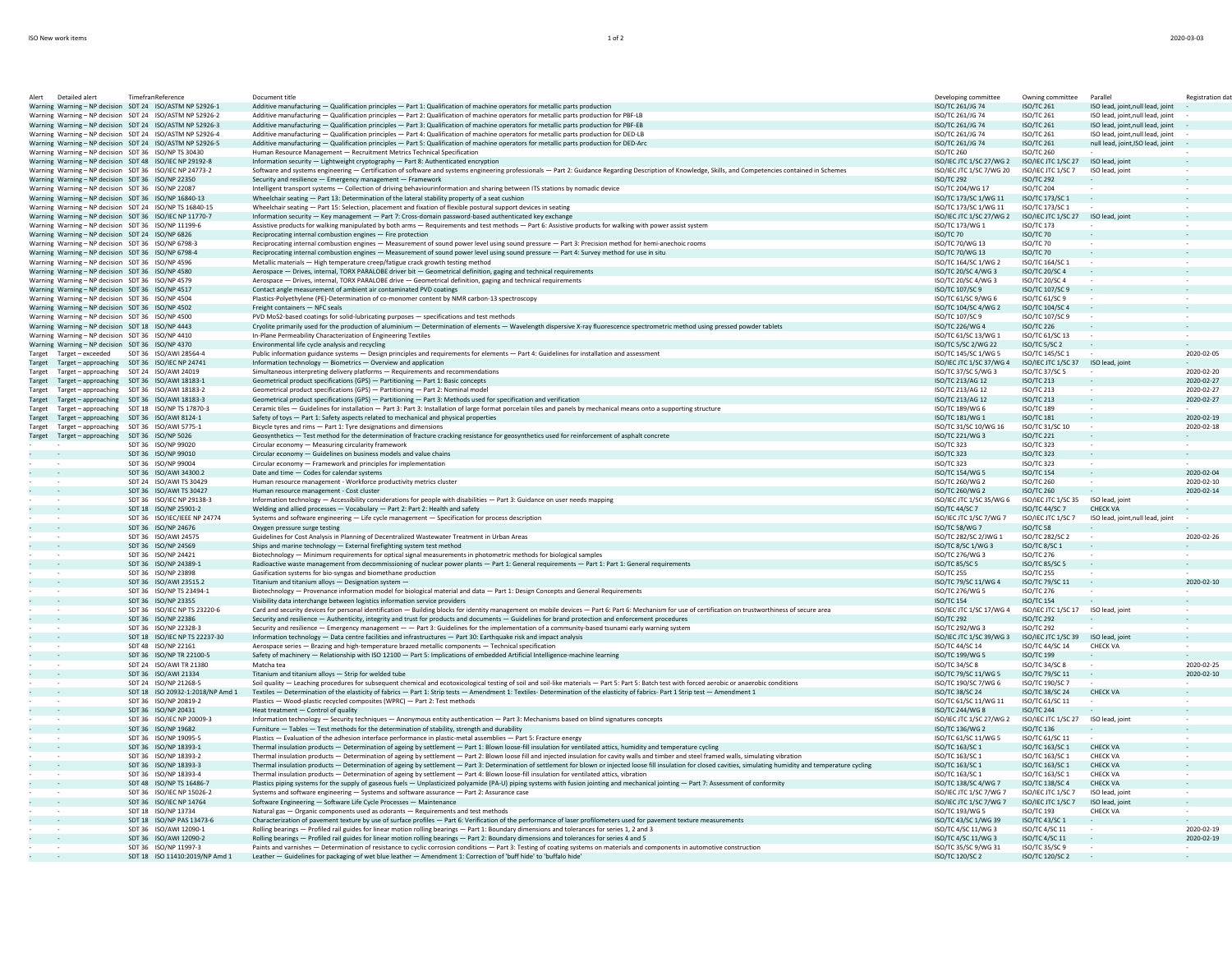| 2020-03-03 |
|------------|
|            |

|                  | ISO/NP 9869-3             | Thermal insulation of building elements - In-situ measurement of thermal resistance and thermal transmittance - Part 3: Probe insertion method                                | ISO/TC 163/SC 1/WG 16              | ISO/TC 163/SC 1                     |                  |            |
|------------------|---------------------------|-------------------------------------------------------------------------------------------------------------------------------------------------------------------------------|------------------------------------|-------------------------------------|------------------|------------|
| $\sim$ 100 $\pm$ | SDT 36 ISO/NP 9241-20     | Ergonomics of human-system interaction - Part 20: Accessibility guidelines for information/communication technology (ICT) equipment and services                              | ISO/TC 159/SC 4/WG 6               | ISO/TC 159/SC 4                     | <b>CHECK VA</b>  |            |
| $\sim$           | SDT 36 ISO/NP 8887-2      | Technical product documentation - Design for manufacturing, assembling, disassembling and end-of-life processing - Part 2: Part 2: Terms and definitions                      | ISO/TC 10/WG 20                    | ISO/TC 10                           | <b>CHECK VA</b>  |            |
|                  | SDT 36 ISO/NP 8092-6      | Road vehicles - Connections for on-board electrical wiring harnesses - Part 6: In-vehicle Ethernet, general performance requirements and interface definitions                | ISO/TC 22                          | ISO/TC 22                           |                  |            |
| $\sim$           | SDT 18 ISO/NP 8000-64     | Data quality - Part 64: Data quality management: Organizational process maturity assessment: Application of the Test Process Improvement method                               | ISO/TC 184/SC 4/WG 13              | ISO/TC 184/SC 4                     | $\sim$           | $\sim$     |
| $\sim$ 100 $\pm$ | SDT 18 ISO/NP 8000-150    | Data quality - Part 150: Master data: Quality management framework                                                                                                            | ISO/TC 184/SC 4/WG 13              | ISO/TC 184/SC 4                     | <b>College</b>   |            |
| <b>Contract</b>  | SDT 24 ISO/NP 7173        | Furniture - Chairs and stools - Determination of strength and durability                                                                                                      | ISO/TC 136/WG 1                    | <b>ISO/TC 136</b>                   |                  |            |
| $\sim$           | SDT 36 ISO/NP 5110        | Test method for flight stability of multi-copter UA under wind and rain conditions                                                                                            | ISO/TC 20/SC 16/WG 5               | ISO/TC 20/SC 16                     | $\sim$           |            |
| $\sim$           | SDT 24 ISO/NP 5109        | Evaluation method for the resonance frequency of multi-copter UAV by measurement of rotor and body frequencies                                                                | ISO/TC 20/SC 16/WG 5               | ISO/TC 20/SC 16                     | <b>College</b>   |            |
| <b>Contract</b>  | SDT 24 ISO/AWI TR 5105    | Accuracy of CAD/CAM 3D printed dental products                                                                                                                                | ISO/TC 106/SC 9/WG 7               | ISO/TC 106/SC 9                     |                  | 2020-02-26 |
| $\sim$           | SDT 36 ISO/NP 5104        | Tourism and related services - Yacht harbours - Minimum requirements for charter harbours                                                                                     | ISO/TC 228/WG 8                    | <b>ISO/TC 228</b>                   | $\sim$           |            |
| <b>Contract</b>  | SDT 36 ISO/NP 5103        | Tourism and related services - Dry stack marinas - Minimum requirements for operations and service provision                                                                  | ISO/TC 228/WG 8                    | <b>ISO/TC 228</b>                   |                  |            |
| $\sim$           | SDT 24 ISO/NP 5102        | Fiber reinforced plastics-a small modular framework-requirements and test methods                                                                                             | ISO/TC 61/SC 11                    | ISO/TC 61/SC 11                     | $\sim$           |            |
|                  | SDT 18 ISO/NP PAS 5101    | Road vehicles - Field load specification for brake actuation and modulation systems                                                                                           | ISO/TC 22                          | ISO/TC 22                           |                  |            |
| $\sim$ 100 $\pm$ | SDT 48 ISO/NP 5100        | Light gauge metal containers -- Easy open ends and peel off ends -- Measuring method for dimensions                                                                           | ISO/TC 52                          | ISO/TC 52                           | <b>CHECK VA</b>  | $\sim$     |
| $\sim$           | SDT 48 ISO/NP 5099        | Light gauge metal containers--Easy open ends and peel off ends--Dimensions                                                                                                    | ISO/TC 52                          | ISO/TC 52                           | <b>CHECK VA</b>  |            |
| $\sim$           | SDT 36 ISO/NP 5098        | Gasification systems for bio-syngas and biomethane production                                                                                                                 | ISO/TC 255/WG 6                    | <b>ISO/TC 255</b>                   | $\sim$           |            |
|                  | SDT 36 ISO/NP TS 5094     | Nanotechnologies - Assessment of peroxidase-like activity of metal and metal oxide nanoparticles                                                                              | ISO/TC 229/WG 3                    | <b>ISO/TC 229</b>                   |                  |            |
| <b>Contract</b>  | SDT 24 ISO/NP 5093        | Essential oil of lemon myrtle (Backhousia citriodora F.Muell.), citral type                                                                                                   | ISO/TC 54                          | ISO/TC 54                           | <b>1999</b>      |            |
| $\sim$           | SDT 24 ISO/NP 5091-1      | Guidelines for structural intervention of existing concrete structures using cement-based materials - Part 1: General principles                                              | ISO/TC 71/SC 7                     | <b>ISO/TC 71/SC 7</b>               | <b>Section</b>   |            |
| $\sim$ 100 $\pm$ | SDT 24 ISO/NP 5091-2      | Guidelines for structural intervention of existing concrete structures using cement-based materials - Part 2: Top-surface overlaying                                          | ISO/TC 71/SC 7                     | <b>ISO/TC 71/SC 7</b>               | $\sim$ 100 $\pm$ |            |
|                  | SDT 24 ISO/NP 5091-3      | Guidelines for structural intervention of existing concrete structures using cement-based materials - Part 3: Bottom-surface overlaying                                       | <b>ISO/TC 71/SC 7</b>              | ISO/TC 71/SC 7                      | <b>Service</b>   |            |
| $\sim$           | SDT 24 ISO/NP 5091-4      | Guidelines for structural intervention of existing concrete structures using cement-based materials - Part 4: Jacketing                                                       | ISO/TC 71/SC 7                     | ISO/TC 71/SC 7                      | <b>Service</b>   |            |
| <b>Contract</b>  | SDT 36 ISO/IEC NP 5087-1  | Information technology - City data model - Part 1: Part 1: Foundation level concepts                                                                                          | ISO/IEC JTC 1/WG 11                | ISO/IEC JTC 1                       | ISO lead, joint  |            |
| $\sim$           | SDT 36 ISO/IEC NP 5087-2  | Information technology - City data model - Part 2: Part 2: City level concepts                                                                                                | ISO/IEC JTC 1/WG 11                | ISO/IEC JTC 1                       | ISO lead, joint  |            |
|                  | SDT 36 ISO/IEC NP 5087-3  | Information technology - City data model - Part 3: Part 3: Service level concepts -Transportation planning                                                                    | ISO/IEC JTC 1/WG 11                | ISO/IEC JTC 1                       | ISO lead, joint  |            |
| $\sim$           | SDT 36 ISO/NP 5083        | Security and resilience - Authenticity, integrity and trust for products and documents - Confirmation procedures for the application of artefact metrics                      | ISO/TC 292/WG 4                    | <b>ISO/TC 292</b>                   | <b>Service</b>   | $\sim$     |
| $\sim$ 100 $\pm$ | SDT 36 ISO/NP 5078        | Security and resilience - Authenticity, integrity and trust for products and documents - Guidelines for securing physical documents                                           | ISO/TC 292/WG 4                    | <b>ISO/TC 292</b>                   |                  |            |
| $\sim$           | SDT 24 ISO/NP TS 5076     | Metallic materials - Mechanical testing - Vocabulary                                                                                                                          | ISO/TC 164/WG 1                    | <b>ISO/TC 164</b>                   | <b>A</b>         |            |
| $\sim$           | SDT 24 ISO/NP 5075        | Sludge recovery, recycling, treatment and disposal - Determination of calorific value of sludge                                                                               | ISO/TC 275/WG 2                    | <b>ISO/TC 275</b>                   | <b>CHECK VA</b>  |            |
| $\sim$           | SDT 36 ISO/NP 5060        | Translation services - Assessment of translation output - General guidance                                                                                                    | ISO/TC 37/SC 5/WG 1                | ISO/TC 37/SC 5                      | $\sim$           |            |
| $\sim$           | SDT 36 ISO/IEC NP 5059    | Software engineering - Systems and software Quality Requirements and Evaluation (SQuaRE) - Quality Model for Al-based systems                                                 | ISO/IEC JTC 1/SC 42/WG 3           | ISO/IEC JTC 1/SC 42 ISO lead, joint |                  |            |
| $\sim$           | SDT 36 ISO/NP 5058-1      | Biotechnology - Genome Editing - Part 1: Terminology                                                                                                                          | ISO/TC 276/WG 1                    | <b>ISO/TC 276</b>                   |                  |            |
| $\sim$           |                           | Specification for an Enterprise Canonical Model - Part 1: Architecture                                                                                                        |                                    | <b>ISO/TC 154</b>                   |                  |            |
|                  | SDT 36 ISO/NP 5054-1      |                                                                                                                                                                               | ISO/TC 154/WG 7<br>ISO/TC 279/WG 2 | <b>ISO/TC 279</b>                   | <b>College</b>   |            |
| $\sim$           | SDT 24 ISO/NP TS 5052     | Layman's Guide to Innovation                                                                                                                                                  |                                    | <b>ISO/TC 215</b>                   |                  |            |
|                  | SDT 36 ISO/NP TS 5044     | Health Informatics -- Categorial structure of representation for quality control of Chinese Patent Drugs                                                                      | ISO/TC 215/JWG 1                   |                                     |                  |            |
| <b>Contract</b>  | SDT 36 ISO/IEC NP 5021-1  | Information technology - Telecommunications and information exchange between systems - Wireless LAN Access Control - Part 1: Networking architecture specification            | ISO/IEC JTC 1/SC 6                 | ISO/IEC JTC 1/SC 6                  | ISO lead, joint  | $\sim$     |
| $\sim$           | SDT 36 ISO/IEC NP 5021-2  | Information technology - Telecommunications and information exchange between systems - Wireless LAN Access Control - Part 2: Technical specification for dispatching platform | ISO/IEC JTC 1/SC 6                 | ISO/IEC JTC 1/SC 6                  | ISO lead, joint  |            |
| $\sim$           | SDT 48 ISO/NP 5020        | Waste reduction and treatment on fishing vessels                                                                                                                              | ISO/TC 234                         | <b>ISO/TC 234</b>                   | $\sim$           |            |
|                  | SDT 36 ISO/NP 5015-1      | Unmanned aircraft systems - Part 1: Operational procedures for passenger-carrying UAS                                                                                         | ISO/TC 20/SC 16/WG 3               | ISO/TC 20/SC 16                     |                  |            |
| $\sim$           | SDT 36 ISO/NP 5015-2      | Unmanned aircraft systems - Part 2: Operation of vertiports for unmanned aircraft (UA)                                                                                        | ISO/TC 20/SC 16/WG 3               | ISO/TC 20/SC 16                     | $\sim$ 100 $\pm$ | $\sim$     |
| $\sim$           | SDT 36 ISO/NP 4723        | Water quality - Actinium-227 - Test method using alpha-spectrometry                                                                                                           | ISO/TC 147/SC 3/WG 16              | ISO/TC 147/SC 3                     |                  |            |
| $\sim$           | SDT 36 ISO/NP 4722-1      | Water quality - Thorium - Part 1: Test method by alpha spectrometry                                                                                                           | ISO/TC 147/SC 3/WG 16              | ISO/TC 147/SC 3                     | $\sim$           |            |
|                  | SDT 36 ISO/NP 4699        | Hard Coal - Determination of plastometric indices - Manual Sapozhnikov Penetration Plastometer method                                                                         | ISO/TC 27/SC 5/WG 10               | ISO/TC 27/SC 5                      |                  |            |
| $\sim$           | SDT 18 ISO/NP 4529        | Industrial furnaces and associated processing equipment - Secondary steelmaking - Machinery and equipment for treatment of liquid steel                                       | ISO/TC 244/WG 7                    | <b>ISO/TC 244</b>                   | <b>CHECK VA</b>  | $\sim$     |
| $\sim$ 100 $\pm$ | SDT 48 ISO/NP 4487        | Dentistry - Materials for indirect and direct pulp capping procedures                                                                                                         | ISO/TC 106/SC 1                    | ISO/TC 106/SC 1                     | <b>CHECK VA</b>  |            |
| $\sim$           | SDT 36 ISO/NP 4484        | Textiles and textile products - Microplastics from textile sources - Part 2: Qualitative and quantitative evaluation of microplastics                                         | ISO/TC 38                          | ISO/TC 38                           | <b>CHECK VA</b>  |            |
| <b>Contract</b>  | SDT 36 ISO/NP 4465        | Textiles - Product specification for the production, preparation, marketing and traceability of the Angora rabbit fibre                                                       | ISO/TC 38                          | ISO/TC 38                           | <b>CHECK VA</b>  |            |
| $\sim$           | SDT 36 ISO/AWI 4333       | Textiles - Measurement of derived-protein from pollen and other sources on textile products                                                                                   | ISO/TC 38/WG 23                    | ISO/TC 38                           | <b>Service</b>   | 2020-02-06 |
|                  | SDT 36 ISO/AWI 4307       | Molecular in vitro diagnostic examinations - Specifications for pre-examination processes for saliva - Isolated human DNA                                                     | ISO/TC 212/WG 4                    | <b>ISO/TC 212</b>                   | <b>CHECK VA</b>  | 2020-02-07 |
| $\sim$           | SDT 36 ISO/IEC AWI 4005-4 | Telecommunications and information exchange between systems - Low altitude drone area network (LADAN) - Part 4: Physical and data link protocols for video communication      | ISO/IEC JTC 1/SC 6/WG 1            | ISO/IEC JTC 1/SC 6                  | ISO lead, joint  | 2020-02-09 |
|                  | SDT 36 ISO/NP 3600        | Tractors, machinery for agriculture and forestry, powered lawn and garden equipment - Operator's manuals - Content and format                                                 | ISO/TC 23/SC 14                    | ISO/TC 23/SC 14                     | <b>Service</b>   |            |
| $\sim$           | SDT 36 ISO/AWI 788        | Ultramarine pigments for paints                                                                                                                                               | ISO/TC 256/WG 8                    | <b>ISO/TC 256</b>                   |                  | 2020-02-20 |
| $\sim$           | SDT 24 ISO/IEC NP 60      | Conformity assessment - Code of good practice                                                                                                                                 | ISO/CASCO                          | ISO/CASCO                           | ISO lead, joint  |            |
|                  |                           |                                                                                                                                                                               |                                    |                                     |                  |            |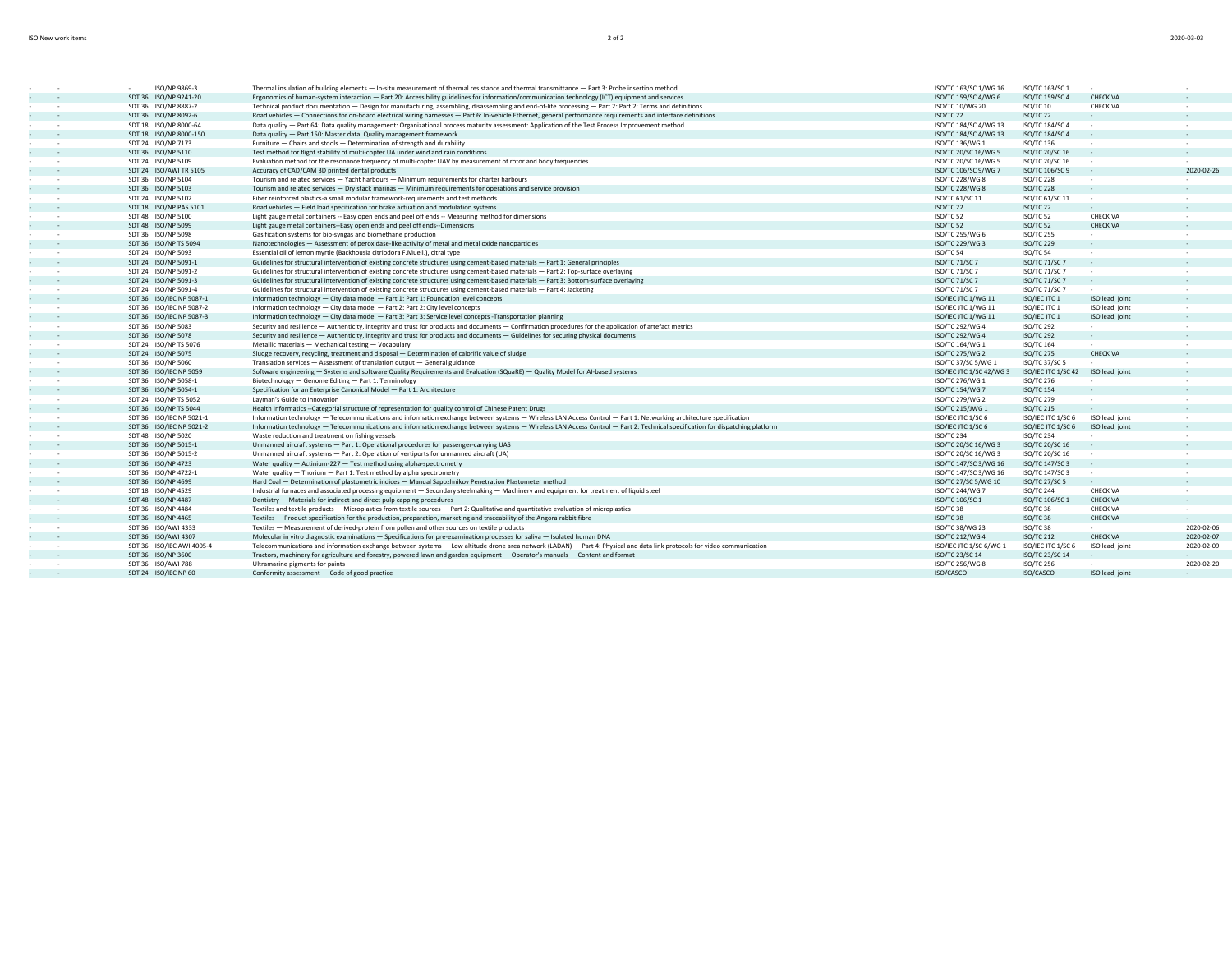| Search on Working Documents on 2020-03-02 |                                      |                                                       |                         |                     |                              |                                  |                  |
|-------------------------------------------|--------------------------------------|-------------------------------------------------------|-------------------------|---------------------|------------------------------|----------------------------------|------------------|
| <b>Committee</b>                          | Reference                            | <b>Title</b>                                          | <b>Circulation date</b> | <b>Closing date</b> | <b>CENELEC</b> parallel vote | <b>Of interest to Committees</b> | <b>Downloads</b> |
| TC 100/TA 17                              | 100/3389/NP                          | PNW 100-3389: Multimedia Systems and                  | 2020-01-31              | 2020-03-27          |                              |                                  |                  |
|                                           |                                      | equipment for vehicle - Surround View                 |                         |                     |                              |                                  |                  |
|                                           |                                      | System Part 4: Application for Camera                 |                         |                     |                              |                                  |                  |
|                                           |                                      | <b>Monitor Systems</b>                                |                         |                     |                              |                                  |                  |
| <b>TC 100/TA 2</b>                        | 100/3395/NP                          | PNW 100-3395: IEC 61966-13 : Multimedia               | 2020-02-14              | 2020-05-08          | Π                            |                                  |                  |
|                                           |                                      | systems and Equipment - Part 13: Colour               |                         |                     |                              |                                  |                  |
|                                           |                                      | management - Measurement and evaluation               |                         |                     |                              |                                  |                  |
|                                           |                                      | of tone and colour reproduction under                 |                         |                     |                              |                                  |                  |
|                                           |                                      | viewing environment                                   |                         |                     |                              |                                  |                  |
| <b>TC 104</b>                             | 104/863/NP                           | PNW 104-863: ENVIRONMENTAL                            | 2020-02-07              | 2020-05-01          | lU.                          |                                  |                  |
|                                           |                                      | TESTING Part 2: Tests-Test Fx: Multi-                 |                         |                     |                              |                                  |                  |
|                                           |                                      | Exciter and Multi-Axis Shock and Vibration            |                         |                     |                              |                                  |                  |
|                                           |                                      | <b>Testing and Guidance</b>                           |                         |                     |                              |                                  |                  |
| <b>TC 105</b>                             | 105/784/NP                           | PNW 105-784: Fuel Cell Technologies -                 | 2020-01-31              | 2020-03-27          | lΠ                           |                                  |                  |
|                                           |                                      | Part 4-600: Fuel Cell Power Systems for               |                         |                     |                              |                                  |                  |
|                                           |                                      | unmanned aircraft systems - Performance               |                         |                     |                              |                                  |                  |
|                                           |                                      | test methods                                          |                         |                     |                              |                                  |                  |
| <b>TC 112</b>                             | 112/478/NP                           | PNW 112-478: Test method for compatibility 2020-02-28 |                         | 2020-05-22          | lU.                          | TC 2 - TC 10 - TC 14 -           |                  |
|                                           |                                      | of construction materials with electrical             |                         |                     |                              |                                  |                  |
|                                           | insulating liquids                   |                                                       |                         |                     |                              |                                  |                  |
| <b>TC 120</b><br>120/177/NP               | PNW 120-177: Electric Energy Storage | 2020-02-28                                            | 2020-03-27              | lυ                  | TC 21 - SC 21A - TC 111 -    |                                  |                  |
|                                           |                                      | System part4-2- environment impact                    |                         |                     |                              |                                  |                  |
|                                           |                                      | assessment requirement for electrochemical            |                         |                     |                              |                                  |                  |
|                                           |                                      | based systems failure                                 |                         |                     |                              |                                  |                  |
| <b>TC 124</b>                             | 124/94/NP                            | PNW 124-94 ED1: Future IEC 62303-403-1: 2020-01-31    |                         | 2020-04-24          | ПT                           | TC 47 - TC 49 -                  |                  |
|                                           |                                      | Wearable electronic devices and                       |                         |                     |                              |                                  |                  |
|                                           |                                      | technologies - Part 403-1: Devices and                |                         |                     |                              |                                  |                  |
|                                           |                                      | Systems - Patchable - Test methods for                |                         |                     |                              |                                  |                  |
|                                           |                                      | epidermal attached piezoelectric pressure             |                         |                     |                              |                                  |                  |
|                                           |                                      | sensors                                               |                         |                     |                              |                                  |                  |
| <b>TC 13</b>                              | 13/1801/NP                           | PNW 13-1801: Electricity metering -                   | 2020-02-14              | 2020-05-08          | Ū                            |                                  |                  |
|                                           |                                      | Payment systems - Part 42: Transaction                |                         |                     |                              |                                  |                  |
|                                           |                                      | Reference Numbers (TRN)                               |                         |                     |                              |                                  |                  |
| <b>TC 13</b>                              | 13/1802/NP                           | PNW 13-1802: Electricity metering                     | 2020-02-14              | 2020-04-10          | lυ                           |                                  |                  |
|                                           |                                      | equipment - General requirements, tests               |                         |                     |                              |                                  |                  |
|                                           |                                      | and test conditions - Part 41: Energy                 |                         |                     |                              |                                  |                  |
|                                           |                                      | registration methods and requirements for             |                         |                     |                              |                                  |                  |
|                                           |                                      | multi-energy and multi-rate meters                    |                         |                     |                              |                                  |                  |
| TC <sub>2</sub>                           | 2/1989/NP                            | PNW 2-1989: Rotating electrical machines -            | 2020-01-31              | 2020-04-24          | Ū                            |                                  |                  |
|                                           |                                      | Part 30-3 Efficiency classes of high voltage          |                         |                     |                              |                                  |                  |
|                                           |                                      | AC motors (IE code)                                   |                         |                     |                              |                                  |                  |
| <b>TC 21</b>                              | 21/1045/NP                           | PNW 21-1045: Requirements for reuse of                | 2020-02-21              | 2020-05-15          | lU.                          | SC 21A - TC 120 -                |                  |
|                                           |                                      | secondary batteries                                   |                         |                     |                              |                                  |                  |
| <b>TC 38</b>                              | 38/615/NP                            | PNW 38-615 ED1: Instrument transformers -2020-02-07   |                         | 2020-05-01          | lυ                           | TC 13 - TC 57 - TC 85 - TC 95 -  |                  |
|                                           |                                      | Part 7: Specific requirements for electronic          |                         |                     |                              |                                  |                  |
|                                           |                                      | <b>Voltage Transformers</b>                           |                         |                     |                              |                                  |                  |
| <b>TC 38</b>                              | 38/616/NP                            | PNW 38-616 ED1: Instrument transformers -2020-02-07   |                         | 2020-05-01          | lU.                          | TC 13 - TC 57 - TC 85 - SC 86C   |                  |
|                                           |                                      | Part 8: Specific requirements for electronic          |                         |                     |                              | TC 95 -                          |                  |
|                                           |                                      | <b>Current Transformers</b>                           |                         |                     |                              |                                  |                  |
| <b>SC 46A</b>                             | 46A/1405/NP                          | PNW 46A-1405: Coaxial communication                   | 2020-02-28              | 2020-05-22          | lΠ                           |                                  |                  |
|                                           |                                      | cables - Part 1-212: Environmental test               |                         |                     |                              |                                  |                  |
|                                           |                                      | methods - UV stability                                |                         |                     |                              |                                  |                  |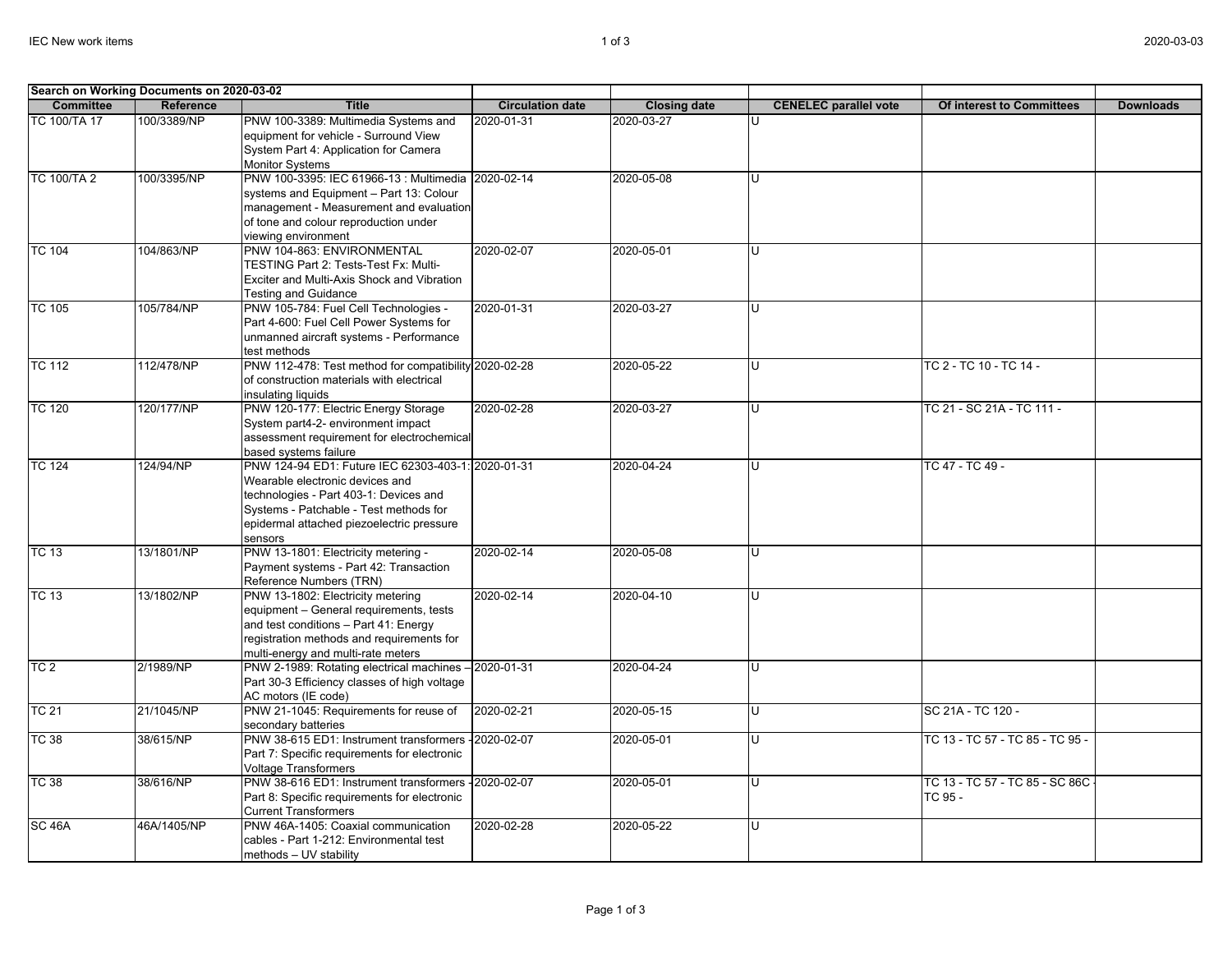| SC <sub>46A</sub>  | 46A/1406/NP   | PNW 46A-1406: Coaxial communication                              | 2020-02-28 | 2020-05-22 |     | SC 86A -         |
|--------------------|---------------|------------------------------------------------------------------|------------|------------|-----|------------------|
|                    |               | cables - <p>Part 1-326: Mechanical test</p>                      |            |            |     |                  |
|                    |               | methods - Hanger test                                            |            |            |     |                  |
| <b>SC 47A</b>      | 47A/1092/NP   | PNW 47A-1092: Future IEC 62228-6:                                | 2020-02-07 | 2020-05-01 | U   |                  |
|                    |               |                                                                  |            |            |     |                  |
|                    |               | Integrated circuit - EMC Evaluation of                           |            |            |     |                  |
|                    |               | transceivers - Part 6: PSI5 transceivers                         |            |            |     |                  |
| <b>SC 47D</b>      | 47D/919/NP    | PNW 47D-919: Part model guideline for                            | 2020-02-07 | 2020-05-01 |     | SC 47A - TC 91 - |
|                    |               | electronic-device packages - Part 1: XML                         |            |            |     |                  |
|                    |               | requirements                                                     |            |            |     |                  |
| <b>SC 47E</b>      | 47E/703/NP    | PNW 47E-703: Future IEC 60747-5-14:                              | 2020-02-28 | 2020-05-22 |     |                  |
|                    |               | Semiconductor devices - Part 5-14:                               |            |            |     |                  |
|                    |               | Optoelectronic devices - Light emitting                          |            |            |     |                  |
|                    |               | diodes - Test method of the junction                             |            |            |     |                  |
|                    |               | temperature based on the thermoreflectance                       |            |            |     |                  |
|                    |               | method                                                           |            |            |     |                  |
| SC <sub>47E</sub>  | 47E/704/NP    | PNW 47E-704: Future IEC 60747-5-15:                              | 2020-02-28 | 2020-05-22 |     |                  |
|                    |               | Semiconductor devices - Part 5-15:                               |            |            |     |                  |
|                    |               | Optoelectronic devices - Light emitting                          |            |            |     |                  |
|                    |               | diodes - Test method of the internal electric                    |            |            |     |                  |
|                    |               | field based on the electroreflectance                            |            |            |     |                  |
|                    |               | spectroscopy                                                     |            |            |     |                  |
| <b>SC 62C</b>      | 62C/757/NP    | PNW 62C-757: Security of Medical                                 | 2020-02-14 | 2020-05-08 |     |                  |
|                    |               | <b>Electrical Equipment Containing High-</b>                     |            |            |     |                  |
|                    |               | <b>Activity Sealed Radioactive Sources</b>                       |            |            |     |                  |
| <b>TC 68</b>       | 68/651/NP     | PNW 68-651: Permanent magnet                                     | 2020-01-31 | 2020-04-24 | u   |                  |
|                    |               | (magnetically hard) materials - Method of                        |            |            |     |                  |
|                    |               | measurement based upon the pulsed field                          |            |            |     |                  |
|                    |               |                                                                  |            |            |     |                  |
| SC <sub>86</sub> B | 86B/4277/NP   | magnetometry (PFM) technique<br>PNW 86B-4277: <p>Fibre optic</p> | 2020-02-28 | 2020-05-22 |     |                  |
|                    |               |                                                                  |            |            |     |                  |
|                    |               | interconnecting devices and passive                              |            |            |     |                  |
|                    |               | components - Performance standard - Part                         |            |            |     |                  |
|                    |               | 022-07: Hardened fibre optic connectors                          |            |            |     |                  |
|                    |               | terminated on multimode fibre for category A                     |            |            |     |                  |
|                    |               | - Outdoor aerial environment                                     |            |            |     |                  |
| SC <sub>86</sub> B | 86B/4278/NP   | PNW 86B-4278: < p>ibre optic                                     | 2020-02-28 | 2020-05-22 |     |                  |
|                    |               | interconnecting devices and passive                              |            |            |     |                  |
|                    |               | components - Performance standard - Part                         |            |            |     |                  |
|                    |               | 022-XX: Fibre optic connectors terminated                        |            |            |     |                  |
|                    |               | on multimode fibre for category OP+ <sup></sup>                  |            |            |     |                  |
|                    |               | HD - Extended outdoor protected                                  |            |            |     |                  |
|                    |               | environment with additional heat                                 |            |            |     |                  |
| <b>CABPUB</b>      | CABPUB/182/NP | New Proposal, ISO/IEC Guide 60,                                  | 2020-02-28 | 2020-05-15 | N/A |                  |
|                    |               | Conformity assessment - Code of good                             |            |            |     |                  |
|                    |               | practice                                                         |            |            |     |                  |
| ISO/IEC JTC 1/SC   |               | JTC1-SC41/142/NP PNW TS JTC1-SC41-142: Internet of               | 2020-02-14 | 2020-05-08 | U   |                  |
| 41                 |               | Things (IoT) - Generic Trust Anchor                              |            |            |     |                  |
|                    |               | Application Programming Interface for                            |            |            |     |                  |
|                    |               | Industrial IoT Devices                                           |            |            |     |                  |
| SyC AAL            | SyCAAL/179/NP | PNW TS SYCAAL-179: (SRD) Active                                  | 2020-02-07 | 2020-05-01 |     |                  |
|                    |               | Assisted Living (AAL) Management System                          |            |            |     |                  |
|                    |               | Requirements for AAL Service Provider                            |            |            |     |                  |
|                    |               |                                                                  |            |            |     |                  |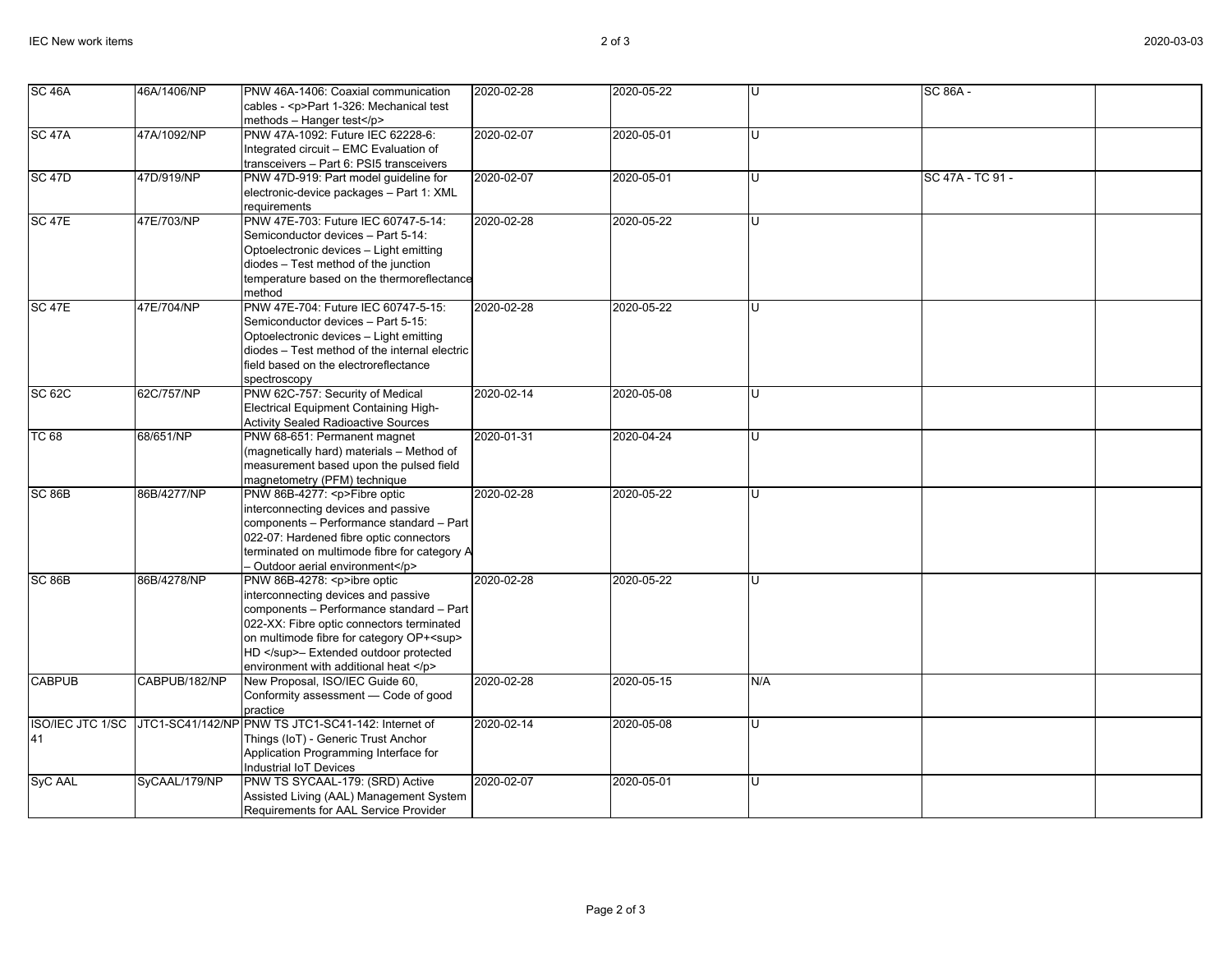| SyC Smart Cities |      | SyCSmartCities/12 PNW TS SYCSMARTCITIES-127: Systems 2020-02-07 |            | 2020-05-01 | <b>ISO/IEC JTC 1/SC 41 -</b> |  |
|------------------|------|-----------------------------------------------------------------|------------|------------|------------------------------|--|
|                  | 7/NP | Reference Deliverable (SRD) - Use Case                          |            |            |                              |  |
|                  |      | Collection and Analysis: Smart Urban                            |            |            |                              |  |
|                  |      | <b>Planning for Smart Cities</b>                                |            |            |                              |  |
| SyC Smart Cities |      | SyCSmartCities/12 PNW SYCSMARTCITIES-128 ED1:                   | 2020-02-07 | 2020-05-01 |                              |  |
|                  | 8/NP | Systems Reference Deliverable (SRD) -                           |            |            |                              |  |
|                  |      | Use Case Collection and Analysis: City                          |            |            |                              |  |
|                  |      | Needs Analysis Framework                                        |            |            |                              |  |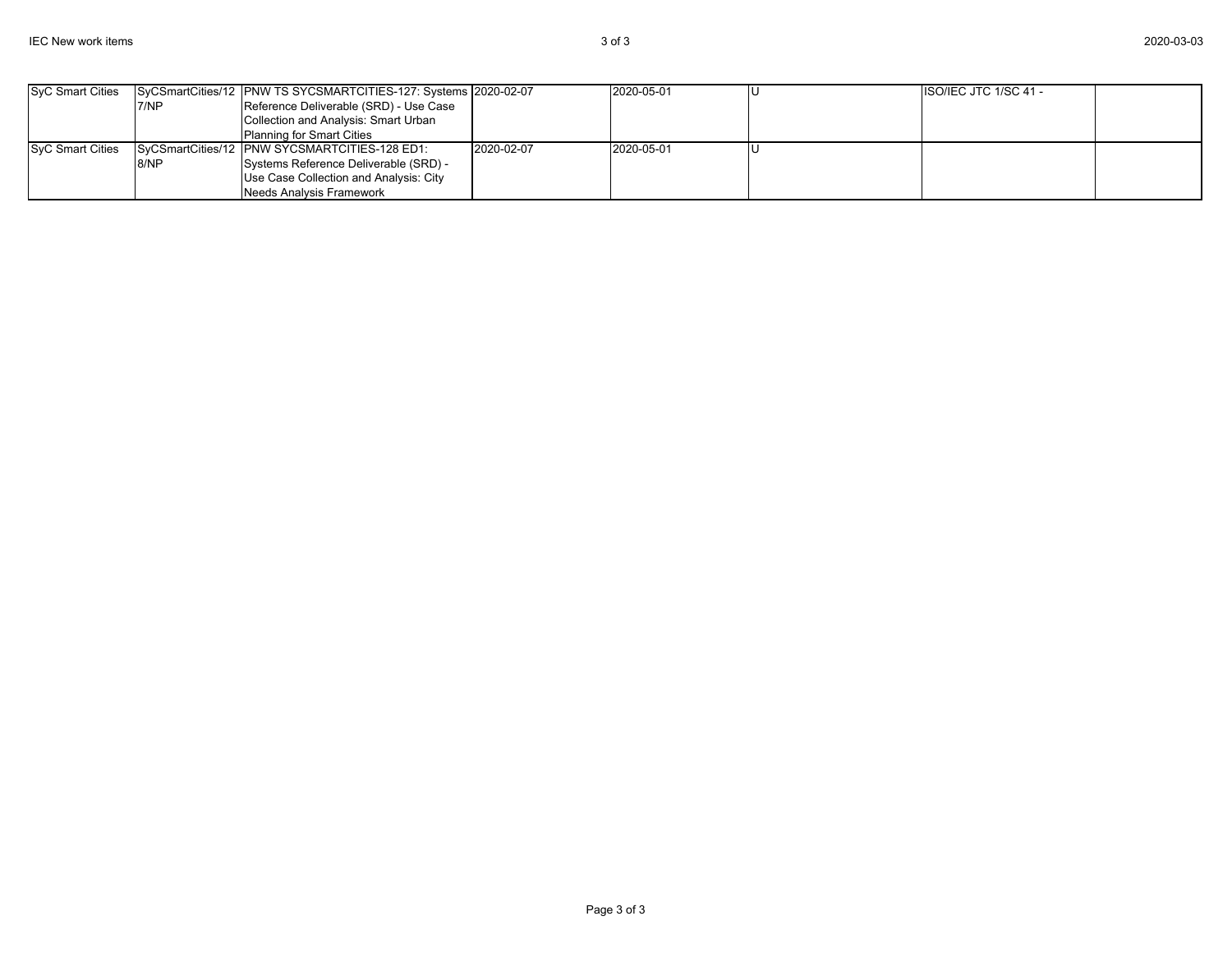## ITU‐T WP

**17** work item(s) match following criteria: Study period: **Any** Study group: **Any** Working party: **Any** Question: **Any** GSI: **Any** Work item status: Under study; Consented / Determined; Deferred to WTSA;Approved;

First registered into the WP: **During last 30 days**

Report generated on the 03.03.2020 16:39:05

| Work item                   | Question | Equiv. Num.               | <b>Status</b>               |               | Timing Approval process Version |            | Liaison relationship          | Subject / Title                                                                                                                  | Priority |
|-----------------------------|----------|---------------------------|-----------------------------|---------------|---------------------------------|------------|-------------------------------|----------------------------------------------------------------------------------------------------------------------------------|----------|
| Y.CPN-arch                  | Q2/13    |                           | <b>Under study</b>          | <b>Nov-21</b> | AAP                             | <b>New</b> |                               | Framework and architecture of Computing<br><b>Power Network</b>                                                                  | Medium   |
| G.988 (2017) Amd.4          | Q2/15    |                           | <b>Under study</b>          | $Sep-20$      | AAP                             | <b>New</b> |                               | ONU management and control interface<br>(OMCI) specification: Amendment 4                                                        | Medium   |
| G.989.2 Amd.1               | Q2/15    |                           | <b>Under study</b>          |               |                                 |            |                               |                                                                                                                                  |          |
| G.9806 Amd.1                | Q2/15    |                           | <b>Under study</b>          | $Sep-20$      | AAP                             | <b>New</b> |                               | Higher speed bidirectional single-fibre<br>point to point optical access systems                                                 |          |
| G.993.5 (2019) Cor.1        | Q4/15    |                           | <b>Consented 2020-02-07</b> | $Sep-16$      | AAP                             | <b>New</b> |                               | Self-FEXT cancellation (vectoring) for use<br>with VDSL2 transceivers: Corrigendum 1                                             | Medium   |
| G.994.1 Amd.2               | Q4/15    |                           | <b>Under study</b>          | $Sep-20$      | AAP                             | Rev.       |                               | Handshake procedures for digital<br>subscriber line transceivers - Amendment                                                     | High     |
| G.997.2 Amd.2               | Q4/15    |                           | <b>Under study</b>          | $Sep-20$      | AAP                             | <b>New</b> |                               | Physical layer management for G.fast<br>transceivers - Amendment 2                                                               | High     |
| G.997.3 (ex G.ploam-MGfast) | Q4/15    |                           | Under study                 | $Sep-20$      | AAP                             | <b>New</b> |                               | Physical layer management for MGfast<br>transceivers                                                                             |          |
| G.709.1 Cor.1               | Q11/15   |                           | <b>Consented 2020-02-07</b> | Feb-18        | AAP                             | <b>New</b> |                               | Flexible OTN short-reach interface -<br>Corrigendum 1                                                                            |          |
| G.873.1 Cor.1               | Q11/15   |                           | <b>Consented 2020-02-07</b> | $\sim$        | AAP                             | <b>New</b> |                               | Optical transport network: Linear<br>protection - Corrigendum 1                                                                  |          |
| G.fin                       | Q18/15   |                           | <b>Under study</b>          | $Jan-22$      | AAP                             | $\sim$     |                               | High speed fibre-based in-premises<br>transceivers - system architecture,<br>physical layer and data link layer<br>specification |          |
| <b>TP-ARCH-HN</b>           | Q18/15   |                           | <b>Under study</b>          | $Jun-21$      | Agreement                       |            |                               | Technical paper on architecture, function,<br>and service of home network                                                        |          |
| H.SEI (V2)                  | Q6/16    | ISO/IEC 23002-7           | <b>Under study</b>          | <b>Jul-20</b> | AAP                             | Rev.       | ISO/IEC JTC1/SC29 WG11 (MPEG) | Supplemental enhancement information<br>messages for coded video bitstreams                                                      | Medium   |
| H.Sup.19 (V3)               | Q6/16    | <b>ISO/IEC TR 23091-4</b> | Under study                 | <b>Jul-20</b> | Agreement                       | Rev.       | ISO/IEC JTC1/SC29/WG11        | Usage of video signal type code points                                                                                           | High     |
| <b>H.VVC (V2)</b>           | Q6/16    | ISO/IEC 23090-3           | <b>Under study</b>          | $Jan-22$      | AAP                             | Rev.       | ISO/IEC JTC1/SC29 WG11 (MPEG) | Versatile video coding                                                                                                           | Medium   |
| <b>H.VVC.1 (V2)</b>         | Q6/16    |                           | <b>Under study</b>          | $Jan-22$      | AAP                             | <b>New</b> | ISO/IEC JTC1/SC29 WG11 (MPEG) | Conformance testing for ITU-T H.VVC<br>versatile video coding                                                                    | Medium   |